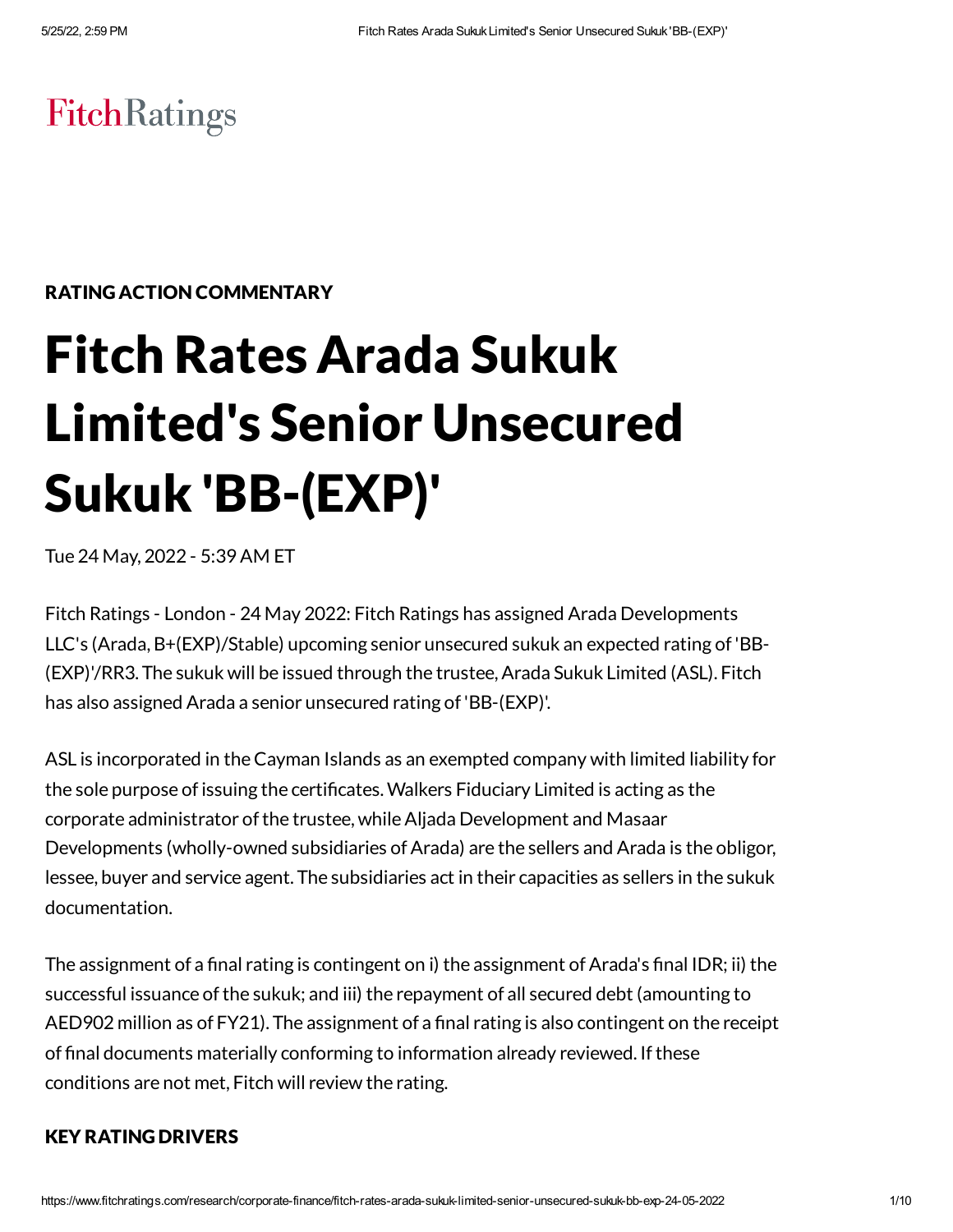The sukuk's expected rating is linked to Arada's Long-Term IDR, which reflects Fitch's view that a default of the senior unsecured obligations would reflect a default of Arada in accordance with Fitch's rating definitions.Arada's rating is also an expected rating and it will be assigned a final rating upon successful issuance ofthe sukuk, part of which will be used to repay the majority of the secured term loans.

Fitch has given no consideration to any underlying assets or collateral provided, as the agency believes that the trustee's ability to satisfy payments due on the certificates will ultimately depend on Arada satisfying its unsecured payment obligations to the trustee under the transaction documents described in the draft prospectus.

In addition to Arada's propensity to ensure repayment by ASL, the company would be required to ensure full and timely repayment of ASL's obligations due to Arada's various roles and obligations under the sukuk structure and documentation, especially but not limited to the below features:

- Pursuant to the lease agreement, murabaha agreement and the service agency agreement, the rental due on a rental payment date, will be an amount equal to the periodic distribution amount, which together with the murabaha profit instalment, will be sufficient to fund the periodic distribution amounts payable by the trustee in respect of the relevant certificates.

- On any dissolution or default event, the aggregate amounts of deferred payment price then outstanding will become immediately due and payable; and the trustee will have the right under the purchase undertaking to require Arada to purchase all of its rights, title, interests, benefits and entitlements, present and future, in,to and under the relevant lease assets in consideration for payment by the obligor of the relevant exercise price.

- The exercise price payable by Arada under the purchase undertaking and the outstanding deferred sale price payable by Arada under the murabaha agreement, together are intended to fund the dissolution amount payable by the trustee under the relevant certificates, which should equal the sum of the outstanding face amount of such certificate; and any due but unpaid periodic distribution amounts for such certificate.

- In a total loss event or partial loss event (unless the relevant lease assets have been replaced by Arada), if there is a shortfall from the insurance proceeds, Arada will irrevocably and unconditionally be required to pay the total loss or the partial loss shortfall amount directly into the transaction account. If the service agent is not in compliance with the obligation to insure the assets against total and partial loss event, it will immediately deliver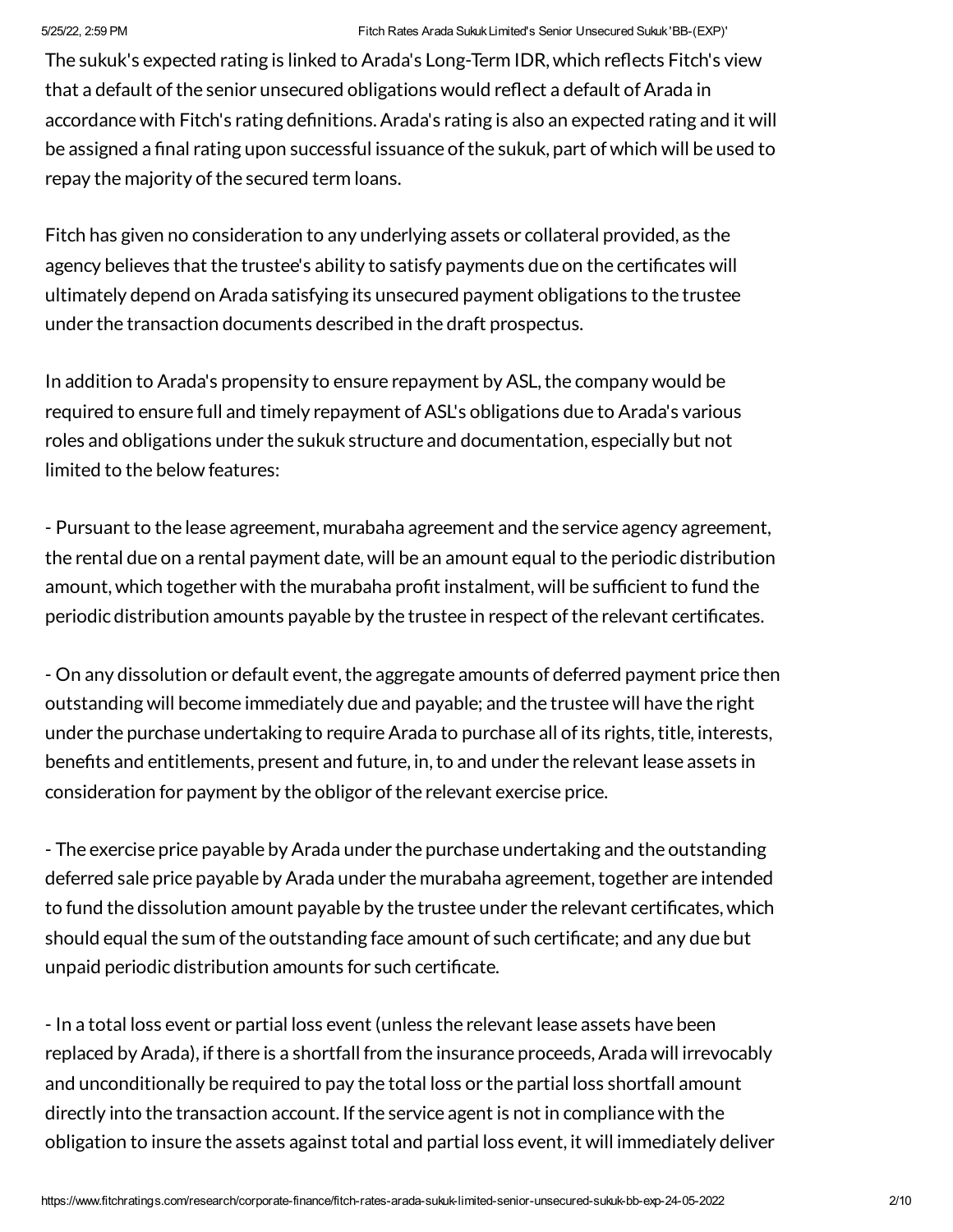written notice to the trustee and the delegate of such non-compliance and the details thereof, and this will constitute an obligor event.

- Arada's payment obligations under the service agency agreement, purchase undertaking and the murabaha agreement will be direct, unconditional, unsubordinated and unsecured obligations and at all times rank at least equally with its other outstanding present and future unsecured and unsubordinated obligations.

- The sukuk documents also include an obligation on Arada to ensure that at all times, the tangibility ratio is more than 50%. However, if the tangibility ratio falls to 50% and below but stays above 33%, the services agent will take the steps (in consultation with the Shari'a advisor) required to ensure the tangibility ratio is restored to more than 50%. If the ratio falls below 33% (tangibility event), the certificates will be delisted and each certificate holder can exercise a put option to have their holdings redeemed, in whole or in part, on the tangibility event put option date at the dissolution distribution amount. In this event, there would be also implications for tradability and listing of the certificates.

- Fitch expects Arada to maintain the tangibility ratio above 50% throughout the tenor of the sukuk. Fitch notes that there is moderate headroom for the tangibility ratio, which would be expected to be at least 55% depending on the planned sukuk issuance amount.At end-2021,Arada had sufficient eligible and available assets, providing additional headroom of 2.1x to the tangibility ratio of 51%. The underlying tangible assets are mainly land plots located in Sharjah.

The sukuk documentation includes covenants, negative pledge and cross-acceleration provisions. Some ofthe transaction documents will be governed by English law and others by UAE and Sharjah laws. Fitch does not express an opinion on whether the relevant transaction documents are enforceable under any applicable law. However, Fitch's rating on the certificates reflects the agency's beliefthat Arada would stand behind its obligations. Fitch does not express an opinion on the certificates' compliance with sharia principles when assigning ratings to the certificates to be issued.

**Average Recovery Estimate:** Fitch applies a one-notch uplift to the senior unsecured notes compared with the IDR. Fitch's recovery estimate is based on a liquidation approach, mainly supported by the value of land and investment properties, to which we applied a 50% discount. Since the United Arab Emirates is a 'Group C' country,the Recovery Rating is capped at 'RR3'. This results in a senior unsecured rating of'BB-' with 'RR3'.

#### DERIVATION SUMMARY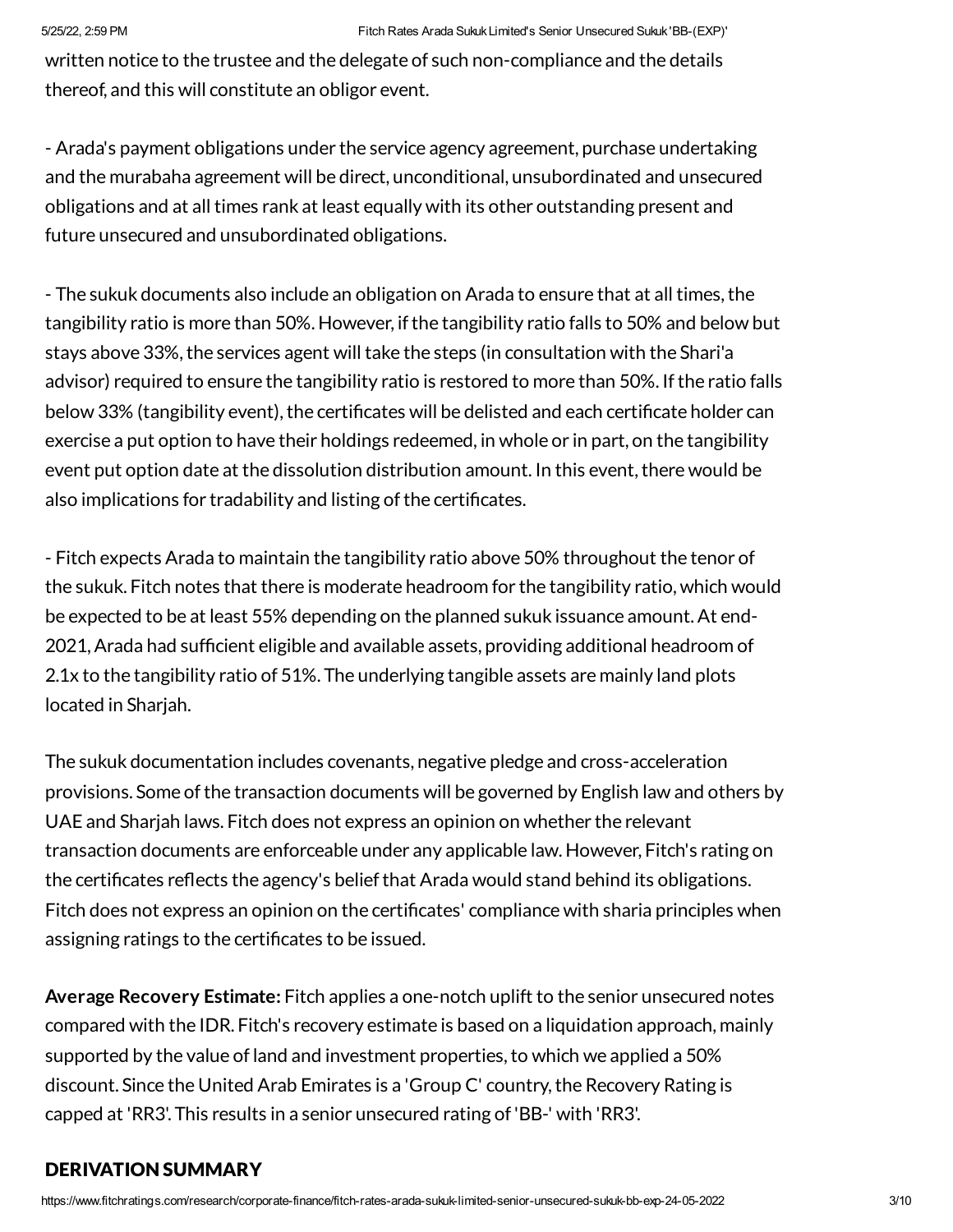The issuance ratings are derived from Arada's Long-Term IDR and are in line with its senior unsecured rating.

#### RATING SENSITIVITIES

**Factors that could, individually or collectively, lead to positive rating action/upgrade:**

The senior unsecured rating would not be upgraded if Arada's IDR was upgraded to 'BB-'.

**Factors that could, individually or collectively, lead to negative rating action/downgrade:**

The rating could be downgraded if Arada's Long-Term IDR was downgraded.

Adverse changes to the roles and obligations of Arada under the sukuk's structure and documents.

#### BEST/WORST CASE RATING SCENARIO

International scale credit ratings of Non-Financial Corporate issuers have a best-case rating upgrade scenario (defined as the 99th percentile of rating transitions, measured in a positive direction) of three notches over a three-year rating horizon; and a worst-case rating downgrade scenario (defined as the 99th percentile of rating transitions, measured in a negative direction) offour notches over three years. The complete span of best- and worstcase scenario credit ratings for all rating categories ranges from 'AAA' to 'D'. Best- and worstcase scenario credit ratings are based on historical performance. For more information about the methodology used to determine sector-specific best- and worst-case scenario credit ratings, visit <https://www.fitchratings.com/site/re/10111579>.

#### ISSUER PROFILE

Arada is a master-plan community developer currently focusing on the Emirate of Sharjah, UAE.

#### REFERENCES FOR SUBSTANTIALLY MATERIAL SOURCE CITED AS KEY DRIVER OF RATING

The principal sources of information used in the analysis are described in the Applicable Criteria.

#### RATING ACTIONS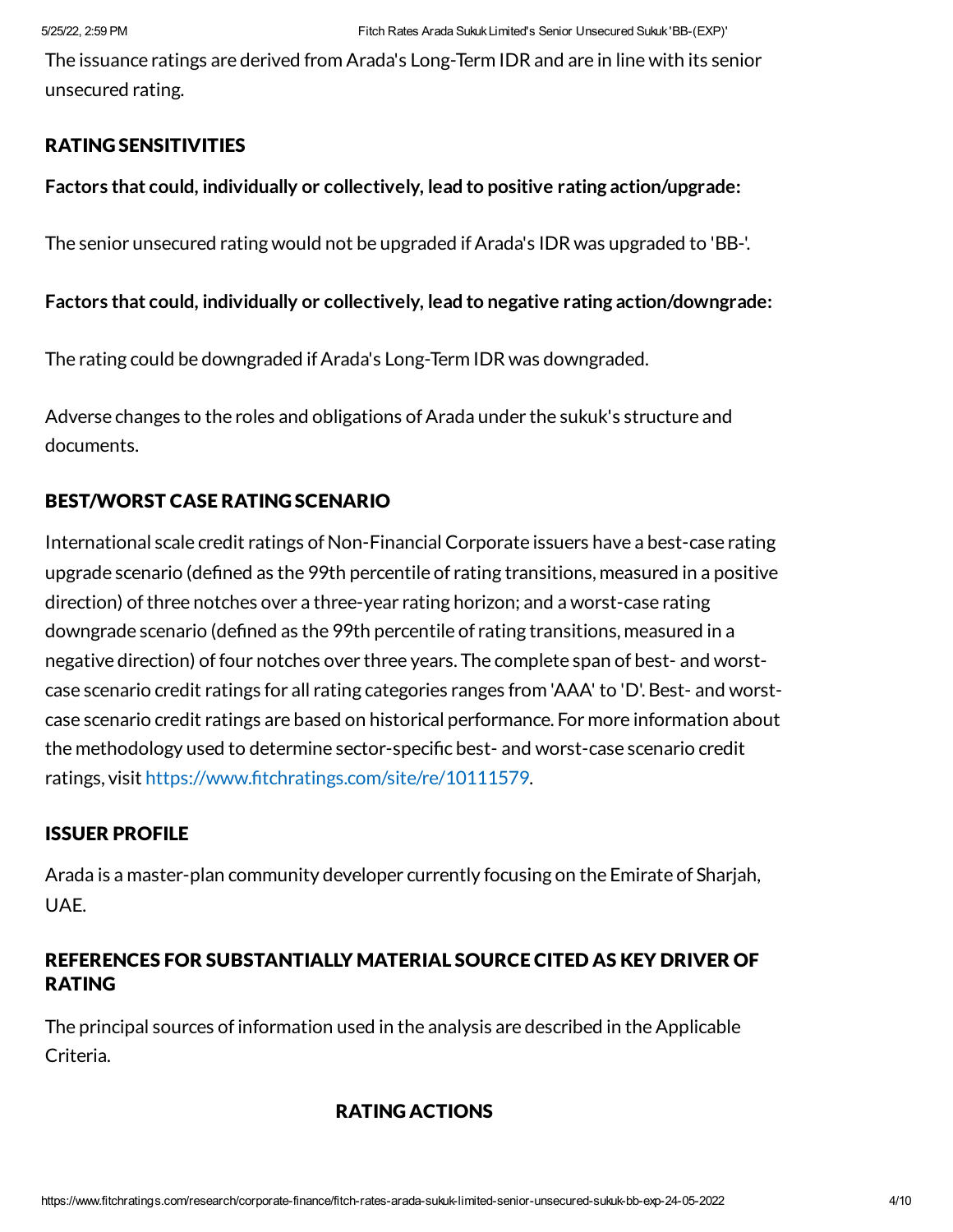| 5/25/22, 2:59 PM<br><b>ENTITY / DEBT <math>\div</math></b> | <b>RATING <math>\div</math></b> |          |                        | Fitch Rates Arada Sukuk Limited's Senior Unsecured Sukuk 'BB-(EXP)'<br><b>RECOVERY ≑</b> |
|------------------------------------------------------------|---------------------------------|----------|------------------------|------------------------------------------------------------------------------------------|
| Arada Sukuk Limited                                        |                                 |          |                        |                                                                                          |
| senior unsecured                                           | LT                              | BB-(EXP) | <b>Expected Rating</b> | RR <sub>3</sub>                                                                          |
| Arada Developments<br>LLC                                  |                                 |          |                        |                                                                                          |
| senior unsecured                                           | LT                              | BB-(EXP) | <b>Expected Rating</b> |                                                                                          |
| <b>VIEW ADDITIONAL RATING DETAILS</b>                      |                                 |          |                        |                                                                                          |
| <b>FITCH RATINGS ANALYSTS</b>                              |                                 |          |                        |                                                                                          |
| <b>Bram Cartmell</b>                                       |                                 |          |                        |                                                                                          |
| Senior Director                                            |                                 |          |                        |                                                                                          |
| <b>Primary Rating Analyst</b>                              |                                 |          |                        |                                                                                          |
| +44 20 3530 1874                                           |                                 |          |                        |                                                                                          |
| bram.cartmell@fitchratings.com                             |                                 |          |                        |                                                                                          |
| <b>Fitch Ratings Ltd</b>                                   |                                 |          |                        |                                                                                          |
| 30 North Colonnade, Canary Wharf London E14 5GN            |                                 |          |                        |                                                                                          |
| Samer Haydar                                               |                                 |          |                        |                                                                                          |
| Director                                                   |                                 |          |                        |                                                                                          |
| Secondary Rating Analyst                                   |                                 |          |                        |                                                                                          |
| +97144241240                                               |                                 |          |                        |                                                                                          |
| samer.haydar@fitchratings.com                              |                                 |          |                        |                                                                                          |
| <b>John Hatton</b>                                         |                                 |          |                        |                                                                                          |
| Managing Director                                          |                                 |          |                        |                                                                                          |
| Committee Chairperson                                      |                                 |          |                        |                                                                                          |
| +44 20 3530 1061                                           |                                 |          |                        |                                                                                          |

john.hatton@fitchratings.com

MEDIA CONTACTS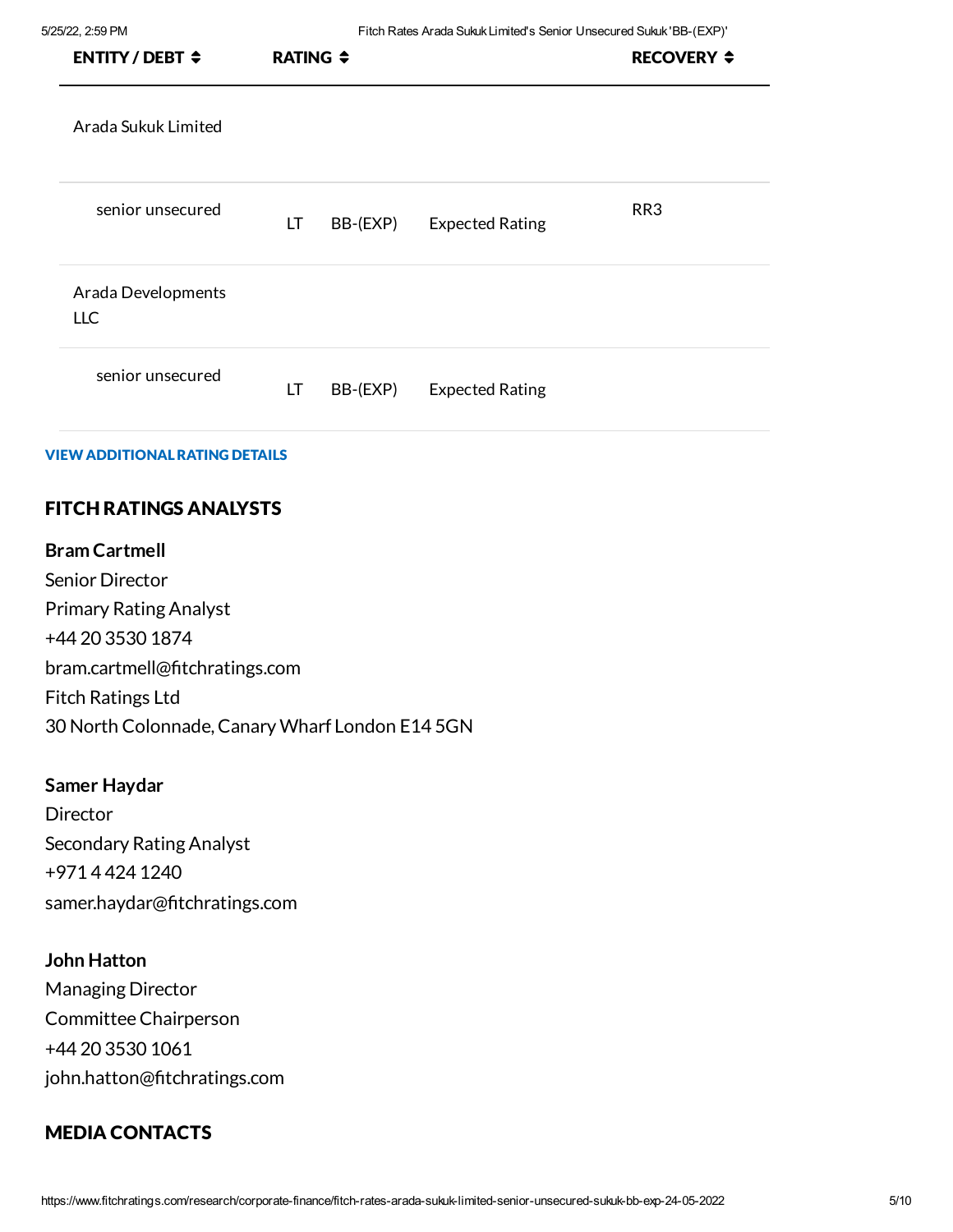**Tahmina Pinnington-Mannan** London +44 20 3530 1128 tahmina.p-mannan@thefitchgroup.com

Additional information is available on [www.fitchratings.com](http://www.fitchratings.com/)

#### PARTICIPATION STATUS

The rated entity (and/or its agents) or, in the case of structured finance, one or more of the transaction parties participated in the rating process except that the following issuer(s), if any, did not participate in the rating process, or provide additional information, beyond the issuer's available public disclosure.

#### APPLICABLE CRITERIA

[Country-Specific](https://www.fitchratings.com/research/corporate-finance/country-specific-treatment-of-recovery-ratings-criteria-05-01-2021) Treatment of Recovery Ratings Criteria (pub. 05 Jan 2021)

Sukuk Rating [Criteria](https://www.fitchratings.com/research/islamic-finance/sukuk-rating-criteria-15-02-2021) (pub. 15 Feb 2021)

Corporates Recovery Ratings and Instrument Ratings Criteria (pub. 09 Apr 2021) (including rating [assumption](https://www.fitchratings.com/research/corporate-finance/corporates-recovery-ratings-instrument-ratings-criteria-09-04-2021) sensitivity)

Corporate Rating Criteria (pub. 16 Oct 2021) (including rating [assumption](https://www.fitchratings.com/research/corporate-finance/corporate-rating-criteria-15-10-2021) sensitivity)

#### APPLICABLE MODELS

Numbers in parentheses accompanying applicable model(s) contain hyperlinks to criteria providing description of model(s).

Corporate Monitoring & Forecasting Model (COMFORT Model), v8.0.2 [\(1](https://www.fitchratings.com/research/corporate-finance/corporate-rating-criteria-15-10-2021))

#### ADDITIONAL DISCLOSURES

[Dodd-Frank](https://www.fitchratings.com/research/corporate-finance/fitch-rates-arada-sukuk-limited-senior-unsecured-sukuk-bb-exp-24-05-2022/dodd-frank-disclosure) Rating Information Disclosure Form

Solicitation Status

[Endorsement](#page-8-0) Policy

#### ENDORSEMENT STATUS

Arada Developments LLC North Controller Controller UK Issued, EU Endorsed

#### DISCLAIMER & DISCLOSURES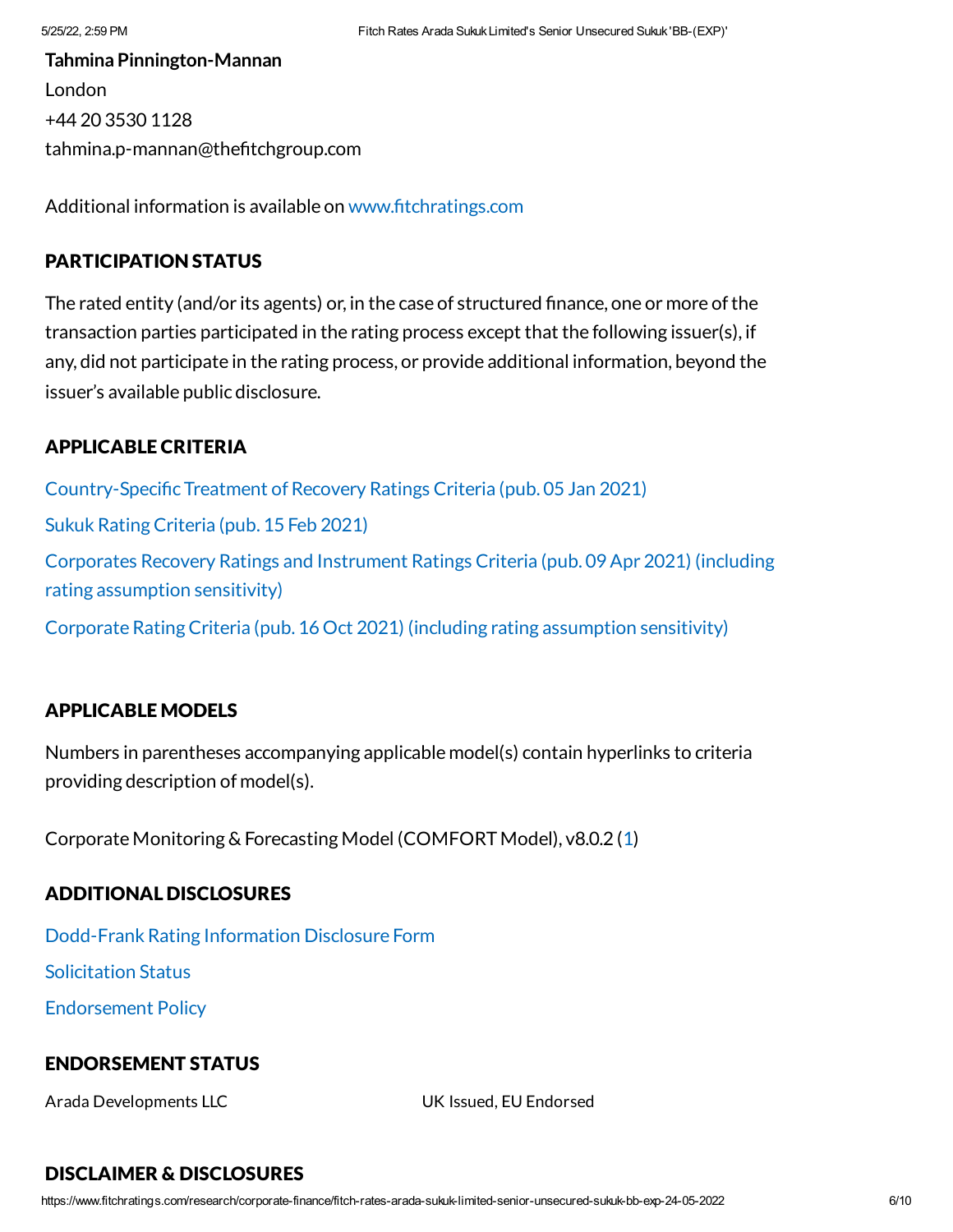All Fitch Ratings (Fitch) credit ratings are subject to certain limitations and disclaimers. Please read these limitations and disclaimers by following this link:

[https://www.fitchratings.com/understandingcreditratings](https://www.fitchratings.com/UNDERSTANDINGCREDITRATINGS). In addition, the following [https://www.fitchratings.com/rating-definitions-document](https://www.fitchratings.com/RATING-DEFINITIONS-DOCUMENT) details Fitch's rating definitions for each rating scale and rating categories, including definitions relating to default. ESMA and the FCA are required to publish historical default rates in a central repository in accordance with Articles 11(2) of Regulation (EC) No 1060/2009 of the European Parliament and of the Council of 16 September 2009 and TheCredit Rating Agencies (Amendment etc.) (EU Exit) Regulations 2019 respectively.

Published ratings, criteria, and methodologies are available from this site at all times. Fitch's code of conduct, confidentiality, conflicts of interest, affiliate firewall, compliance, and other relevant policies and procedures are also available from the Code of Conduct section of this site. Directors and shareholders' relevant interests are available at [https://www.fitchratings.com/site/regulatory.](https://www.fitchratings.com/SITE/REGULATORY) Fitch may have provided another permissible or ancillary service to the rated entity or its related third parties. Details of permissible or ancillary service(s) for which the lead analyst is based in an ESMA- or FCA-registered Fitch Ratings company (or branch of such a company) can be found on the entity summary page for this issuer on the Fitch Ratings website.

In issuing and maintaining its ratings and in making other reports (including forecast information), Fitch relies on factual information it receives from issuers and underwriters and from other sources Fitch believes to be credible. Fitch conducts a reasonable investigation of the factual information relied upon by it in accordance with its ratings methodology, and obtains reasonable verification ofthat information from independent sources, to the extent such sources are available for a given security or in a given jurisdiction. The manner of Fitch's factual investigation and the scope ofthe third-party verification it obtains will vary depending on the nature of the rated security and its issuer, the requirements and practices in the jurisdiction in which the rated security is offered and sold and/or the issuer is located, the availability and nature of relevant public information, access to the management of the issuer and its advisers, the availability of pre-existing third-party verifications such as audit reports, agreed-upon procedures letters, appraisals, actuarial reports, engineering reports, legal opinions and other reports provided by third parties, the availability ofindependent and competent third- party verification sources with respect to the particular security or in the particular jurisdiction ofthe issuer, and a variety of other factors. Users of Fitch's ratings and reports should understand that neither an enhanced factual investigation nor any third-party verification can ensure that all of the information Fitch relies on in connection with a rating or a report will be accurate and complete.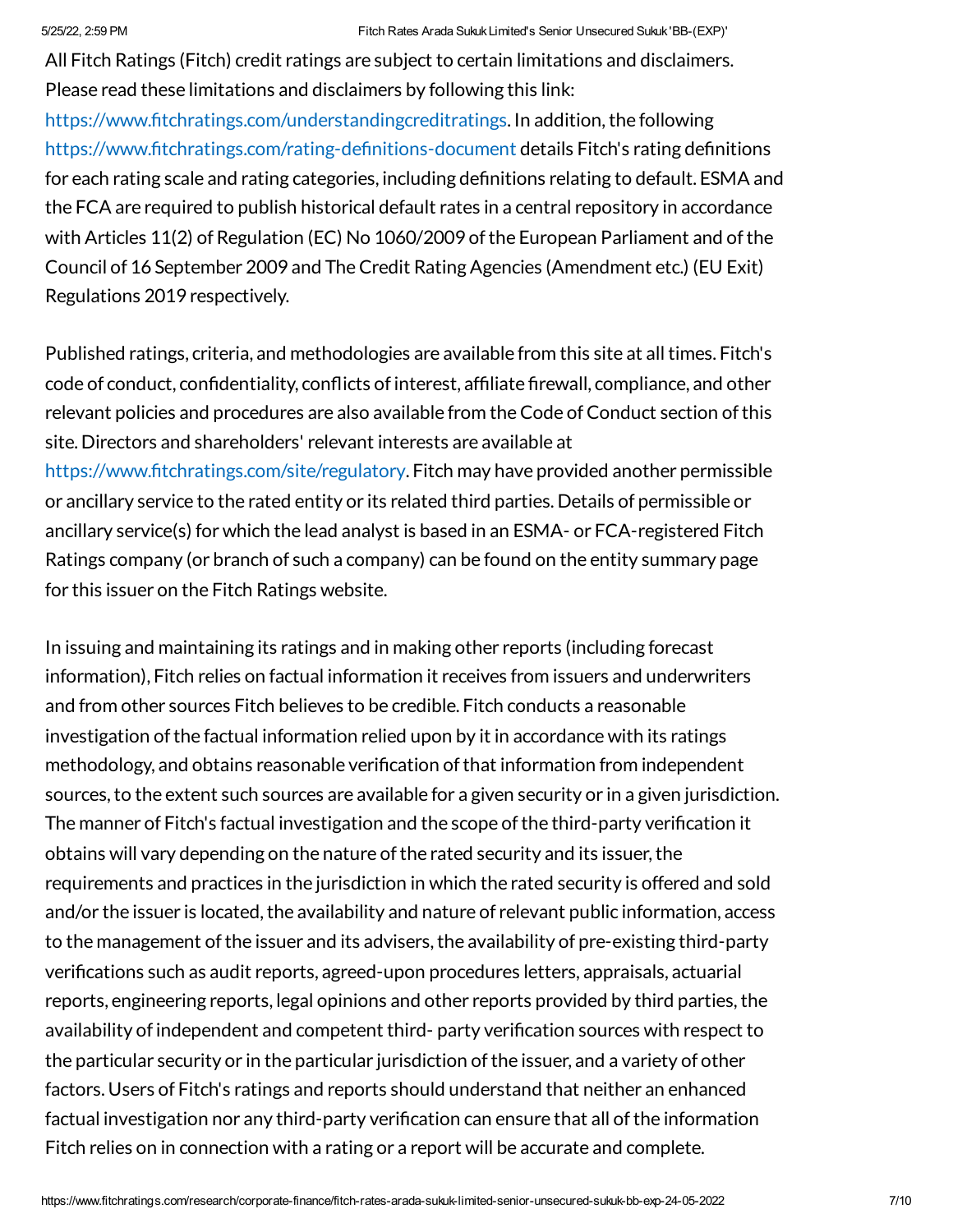Ultimately, the issuer and its advisers are responsible for the accuracy of the information they provide to Fitch and to the market in offering documents and other reports. In issuing its ratings and its reports, Fitch must rely on the work of experts, including independent auditors with respect to financial statements and attorneys with respect to legal and tax matters. Further, ratings and forecasts of financial and other information are inherently forward-looking and embody assumptions and predictions about future events that by their nature cannot be verified as facts. As a result, despite any verification of current facts, ratings and forecasts can be affected by future events or conditions that were not anticipated at the time a rating or forecast was issued or affirmed.

The information in this report is provided "as is" without any representation or warranty of any kind, and Fitch does not represent or warrant that the report or any of its contents will meet any of the requirements of a recipient of the report. A Fitch rating is an opinion as to the creditworthiness of a security. This opinion and reports made by Fitch are based on established criteria and methodologies that Fitch is continuously evaluating and updating. Therefore, ratings and reports are the collective work product of Fitch and no individual, or group of individuals, is solely responsible for a rating or a report. The rating does not address the risk ofloss due to risks other than credit risk, unless such risk is specifically mentioned. Fitch is not engaged in the offer or sale of any security.All Fitch reports have shared authorship. Individuals identified in a Fitch report were involved in, but are not solely responsible for, the opinions stated therein. The individuals are named for contact purposes only.A report providing a Fitch rating is neither a prospectus nor a substitute for the information assembled, verified and presented to investors by the issuer and its agents in connection with the sale of the securities. Ratings may be changed or withdrawn at any time for any reason in the sole discretion of Fitch. Fitch does not provide investment advice of any sort. Ratings are not a recommendation to buy, sell, or hold any security. Ratings do not comment on the adequacy of market price, the suitability of any security for a particular investor, or the tax-exempt nature or taxability of payments made in respect to any security. Fitch receives fees from issuers, insurers, guarantors, other obligors, and underwriters for rating securities. Such fees generally vary from US\$1,000 to US\$750,000 (or the applicable currency equivalent) per issue. In certain cases, Fitch will rate all or a number of issues issued by a particular issuer, or insured or guaranteed by a particular insurer or guarantor, for a single annual fee. Such fees are expected to vary from US\$10,000 to US\$1,500,000 (or the applicable currency equivalent). The assignment, publication, or dissemination of a rating by Fitch shall not constitute a consent by Fitch to use its name as an expert in connection with any registration statement filed under the United States securities laws, the Financial Services and Markets Act of 2000 of the United Kingdom, or the securities laws of any particular jurisdiction. Due to the relative efficiency of electronic publishing and distribution,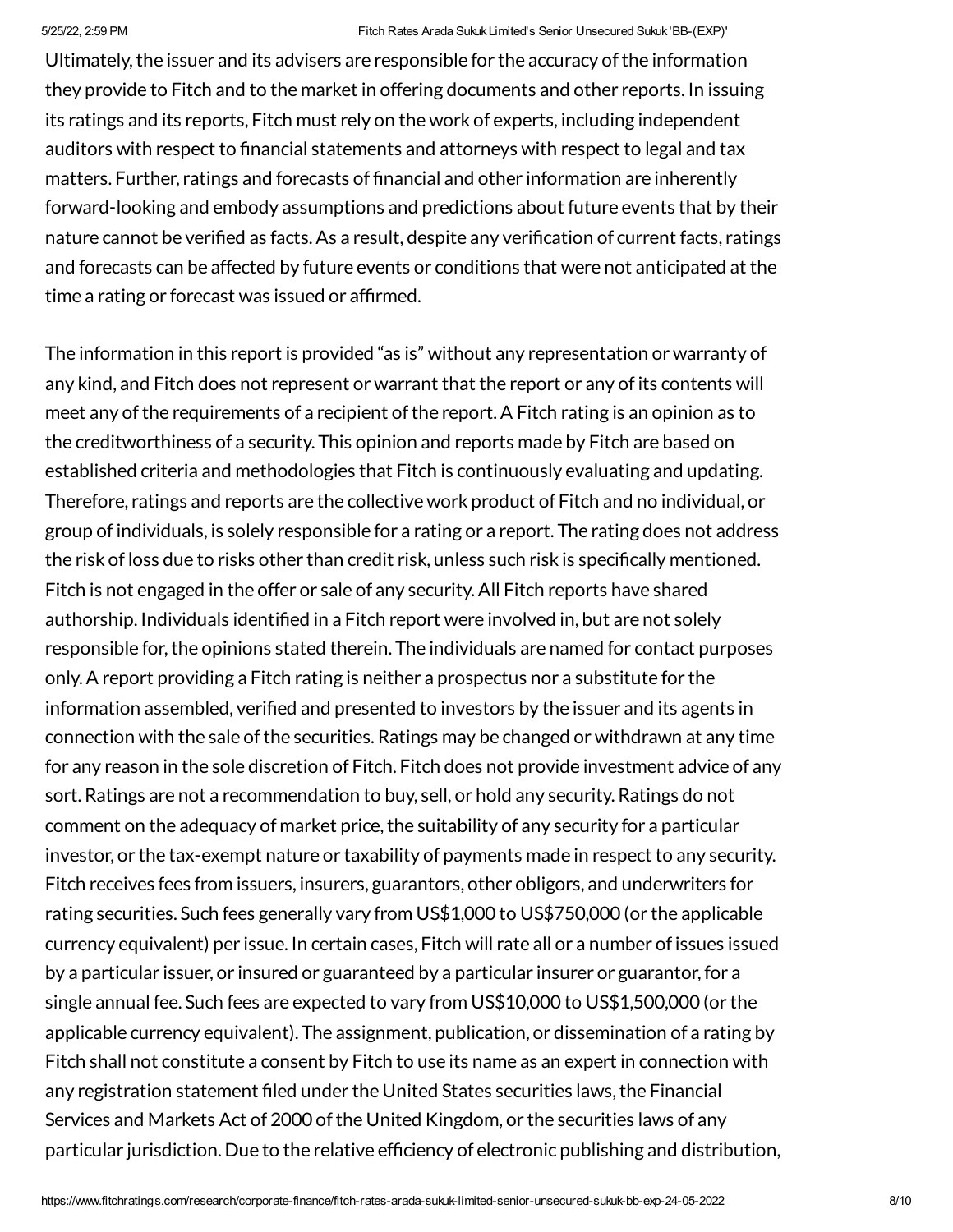Fitch research may be available to electronic subscribers up to three days earlier than to print subscribers.

For Australia, New Zealand, Taiwan and South Korea only: Fitch Australia Pty Ltd holds an Australian financial services license (AFS license no. 337123) which authorizes it to provide credit ratings to wholesale clients only.Credit ratings information published by Fitch is not intended to be used by persons who are retail clients within the meaning of the Corporations Act 2001.

Fitch Ratings, Inc. is registered with the U.S. Securities and Exchange Commission as a Nationally Recognized Statistical Rating Organization (the "NRSRO").While certain ofthe NRSRO's credit rating subsidiaries are listed on Item 3 of Form NRSRO and as such are authorized to issue credit ratings on behalf of the NRSRO (see

[https://www.fitchratings.com/site/regulatory\)](https://www.fitchratings.com/site/regulatory), other credit rating subsidiaries are not listed on Form NRSRO (the "non-NRSROs") and therefore credit ratings issued by those subsidiaries are not issued on behalf of the NRSRO. However, non-NRSRO personnel may participate in determining credit ratings issued by or on behalf ofthe NRSRO.

Copyright © 2022 by Fitch Ratings, Inc., Fitch Ratings Ltd. and its subsidiaries. 33 Whitehall Street, NY, NY 10004. Telephone: 1-800-753-4824, (212) 908-0500. Fax: (212) 480-4435. Reproduction or retransmission in whole or in part is prohibited except by permission.All rights reserved.

#### READ LESS

#### SOLICITATION STATUS

The ratings above were solicited and assigned or maintained by Fitch at the request of the rated entity/issuer or a related third party.Any exceptions follow below.

#### <span id="page-8-0"></span>ENDORSEMENT POLICY

Fitch's international credit ratings produced outside the EU or the UK, as the case may be, are endorsed for use by regulated entities within the EU or the UK, respectively,for regulatory purposes, pursuant to the terms of the EU CRA Regulation or the UK Credit Rating Agencies (Amendment etc.) (EU Exit) Regulations 2019, as the case may be. Fitch's approach to endorsement in the EU and the UK can be found on Fitch's [Regulatory](https://www.fitchratings.com/regulatory) Affairs page on Fitch's website. The endorsement status ofinternational credit ratings is provided within the entity summary page for each rated entity and in the transaction detail pages for structured finance transactions on the Fitch website. These disclosures are updated on a daily basis.